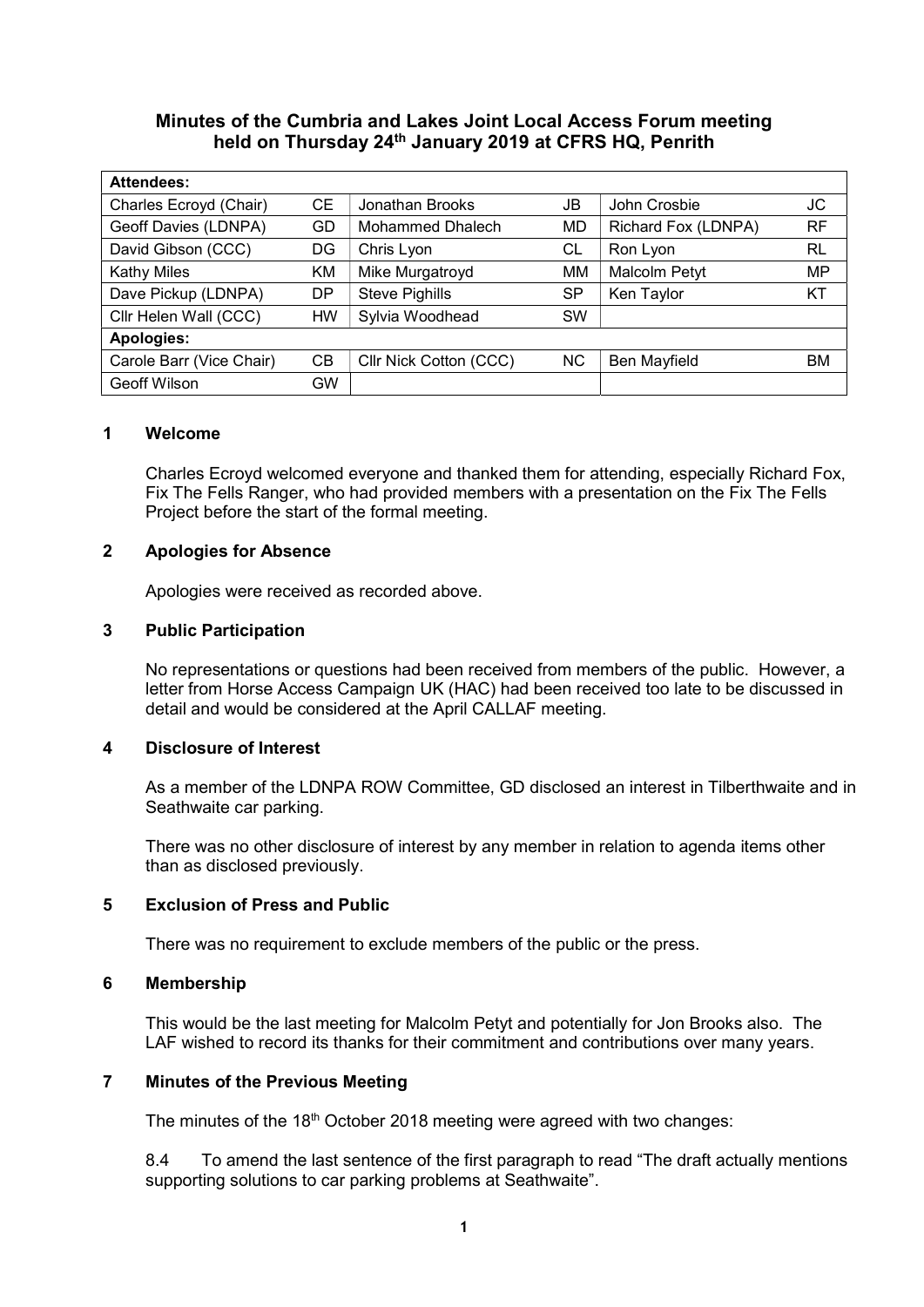10.4 To amend the second sentence to "He reported that unfortunately there had been no appetite to provide a secretariat and the group was in abeyance".

## 8 Matters Arising

- 8.1 8.1 Logo and Website CB had previously been given a steer from LDNPA that some funds were available. DP however advised that with year-end approaching it would be best to delay obtaining quotes until the new financial year.
- 8.2 8.2 Warcop DG reported that following the public inquiry a decision was still awaited. However, there was a willingness to talk about moving the footpath. No footpaths would be extinguished. The July meeting had been supportive of Open Access but not in the firing area.
- 8.3 8.3 Grange railway crossing DG reported that the Order had been made. Objections could now be raised.
- 8.4 8.4 Seathwaite parking KT reported that Remembrance Sunday had passed off without incident as the situation had been well managed. GD had received no further information.
- 8.5 8.5 Tilberthwaite Following completion of practical works the route was now open again. There would be ongoing monitoring and two drop-in sessions would be held on: 26<sup>th</sup> February in Coniston and 5<sup>th</sup> March at Skelwith Bridge.

A LAF member reported that he had walked there and found the new surface to be very good for all users.

- 8.6 8.6 Access to Water DP reported that clarity was awaited from Rydal Estates on access to their water. The leaflet could then be finalised.
- 8.7 15.1 **GDPR** DG and DP had met with their authorities and found to be in contravention of GDPR in relation to the LAF. KM was therefore to be given permission to log on to the CCC system to do LAF work.

## 9 LAF Work Programme

## 9.1 Cumbria Access and Recreation Strategy (CARS)

Following the departure of David Robinson and pending the appointment of another officer to the role, CARS was in abeyance, but due for renewal in November 2019 and DG would therefore be talking to both National Parks.

## 9.2 Fell Fencing Project – update

KT and GW had provided a further paper with the recommendation that LAF Members note the progress. This long paper had one message to take away: that both Tim Farron MP and Rory Stewart MP supported this project. They had respectively agreed to submit written parliamentary questions to Defra (Tim) and to submit a letter to the Minister (Rory). This was the biggest commitment so far on this work.

DP reiterated that another important step forward was that the State of the Park document which is produced every five years will now include this. Part of this process will be to gather the information as it comes in.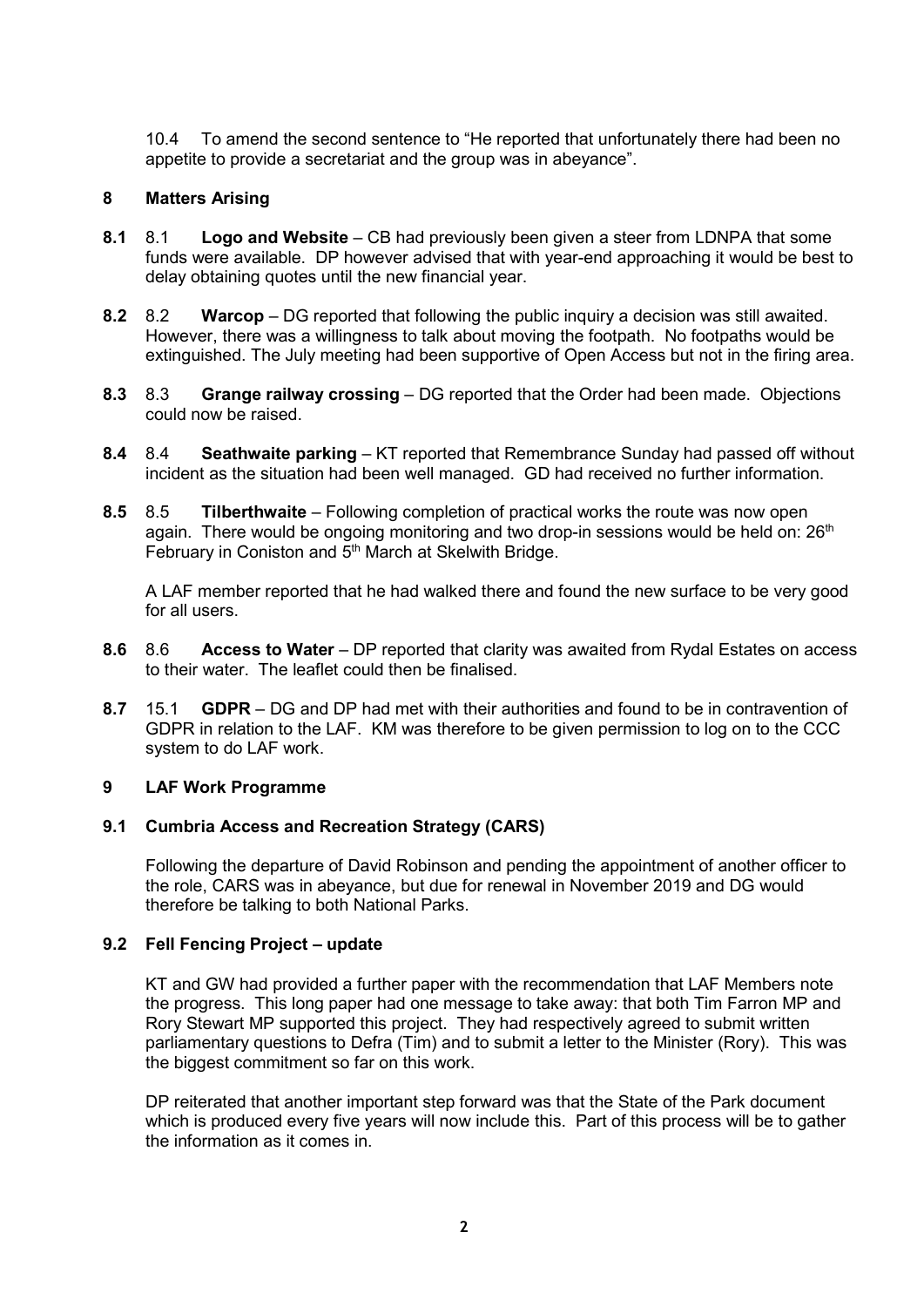### 9.3 Inspections and recommendations on Rights of Way consultations – Members' reports

**9.3.1** SW had visited four sites and had provided a summary of her reports. Two diversions had been made some time ago and simply needed to be formalised. The footpath diversion at Moat Scar, Aldingham was supported; it would keep to the coast above the cliffs, instead of going across the middle of fields, and would be a better experience for users.

SW asked if there was any information on the application to add a public byway to a slipway on the River Crake, which her report had not supported as the path was currently a quiet traffic-free route for walkers and horse-riders and a Sustrans C2C route. LAF members had questioned how the creation of a BOAT fell within the constraints of the NERC Act 2006. It had a complex history and was discussed at a DCR committee meeting in January. DG reported that the Order had been made and explained that this path had originally been built as a road.

**9.3.2** MM had made two site visits. One along the bank of the River Derwent west of Cockermouth at Broughton and Papcastle. As a result of Storm Desmond substantial lengths of river bank and public footpath were completely washed away. The proposed diversion on to a more sustainable line merited approval in ensuring continued accessibility of a popular route.

The second, at Bowness-on-Solway, was also supported. It was a proposal to divert a public footpath from a meadow grazed by cattle on to much drier ground and an easier to follow route with improved views of surrounding landscape.

**9.3.3** SP had looked at three routes closed due to storm damage and the necessity for tree removal.

There was to be a public inquiry relating to Mosedale to Carrhead Ford in April 2019. Trailriders would not contest it.

GD reported that the ROW Committee had made a decision relating to the case at Rosgill: the routes would become bridleways.

#### 9.4 Table of consultations from the previous quarter

This was still work in progress – to be carried over to the next meeting.

#### 9.5 Recent, current or upcoming consultations

#### 9.5.1 AONB Management Plan 2019-24 consultations

The Arnside & Silverdale AONB consultation for the period 2019-24 was now finished. The C&LJLAF had not been invited, but a short consultation response was submitted on behalf of the LAF.

Nothing had been heard from the Solway Coast AONB with regard to a management plan consultation [due next year].

An email had been received from Simon Wilson, North Pennines AONB Business Manager and Planning & Strategic Access Officer, inviting the LAF and individuals to respond to the consultation on the NP AONB Management Plan 2019-24.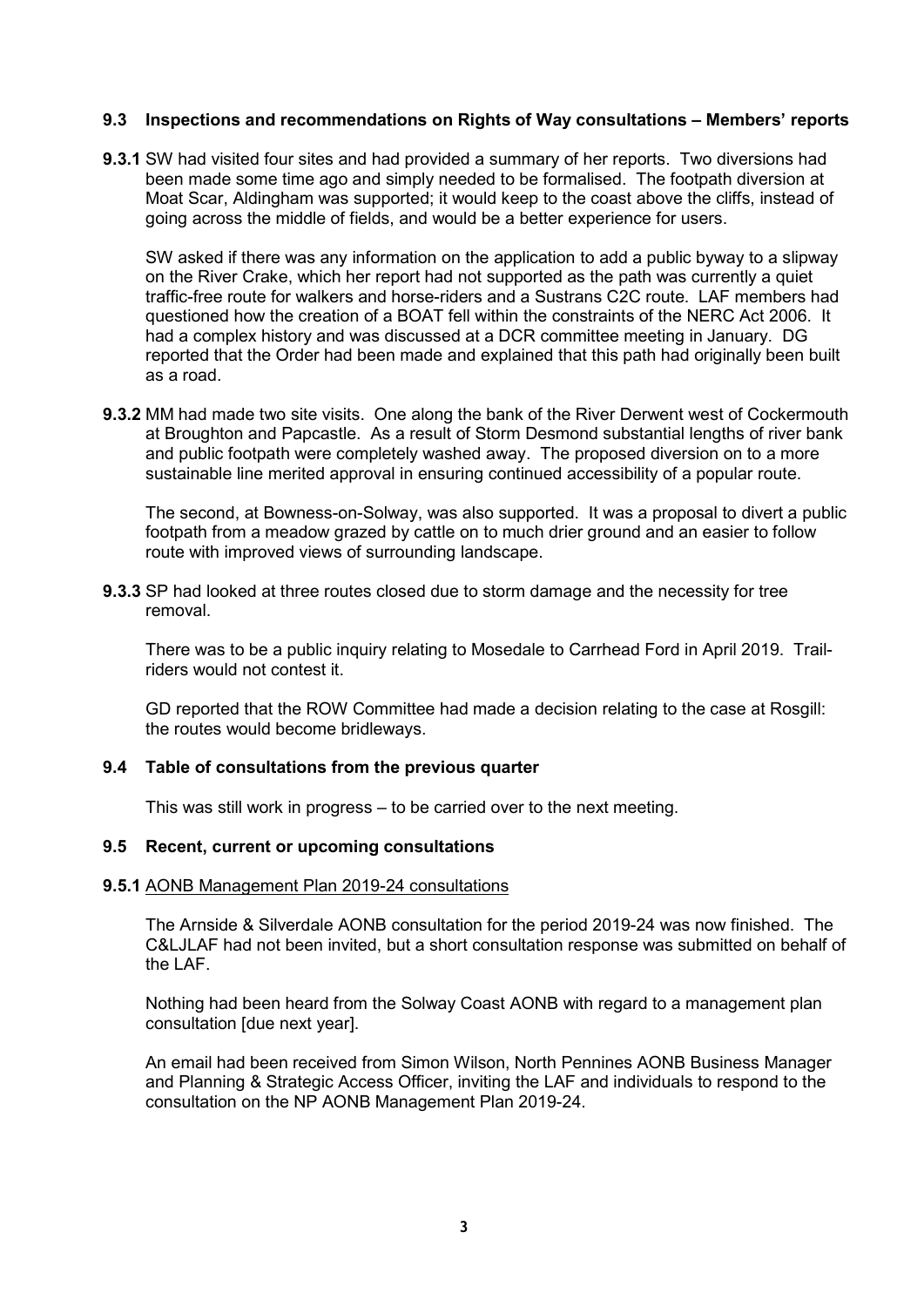## 9.5.2 LDNPA car parking policy consultation

GD reported that vehicle parking for sustainable transport was being considered. There would be another round of public consultation from  $8<sup>th</sup>$  April to  $3<sup>rd</sup>$  June 2019 if the LAF or individuals wished to make a response. He suggested the LAF may wish to defer responding until the final plan was published.

### 9.6 Lake District National Park Partnership – nothing further

## 9.7 North Pennines AONB Partnership Access and Recreation Working Group

No LAF member had been able to attend the last meeting. However DG reported that there had been a constructive meeting which looked at maintenance of national trails. Much of the maintenance of the Pennine Way is done through the NP AONB. DG had been tasked with fighting for this funding from the partnership and reported that some funding had been won. It appeared that funding for volunteers was to be like for like to the previous year. The other issue raised was fulfilment of the extension of the Pennine Bridleway. Fellfoot Forward would provide one large section and there were others. However, some support is needed from Natural England (NE).

### 9.8 Annual Review of documents owned by the LAF

The LAF work priorities document needed to be updated.

The C&LJLAF Terms of Reference were still up to date.

The planting guidelines had also been adopted during the past year.

The new Access to Water leaflet was in the process of being finalised.

## 9.9 LAF annual reports

No annual report had been produced for 2017 and one for 2018 was now also due. Members were requested to forward to DG numbers of local consultations dealt with and responded to. All

#### 10 Members News

- 10.1 HW reported further on the path around Walney. One section was on a very minor road where it could not go on to private land. The solution was to paint white lines on the road. Some people had thought this a good idea; others took great exception. CCC would now wash the lines off again and would probably have to reimburse NE for the works carried out. Coastal access would now be going along an unsafe route and a solution would have to be found.
- 10.2 SW had, while walking through Hartley, noticed that three footpath diversions did not have signage. DG explained that nothing had been done yet because it was not known who owned the bridges. The public inquiry had been deferred from  $18<sup>th</sup>$  January.
- 10.3 JC had the previous week chaired a good meeting of the Biking sub-group of the Mountain Liaison Group. MLG members emphasised that the intention of the meeting was NOT to restrict Mountain Bikes (MTB) or Electric MTB (eMTB) use, rather to understand current and future trends in their use and IF this was likely to increase erosion in fragile environments, how this impact could be managed or minimised pre-emptively as opposed to after such damage had occurred. Management solutions to assist in minimising environmental erosion were suggested and issues with management options considered.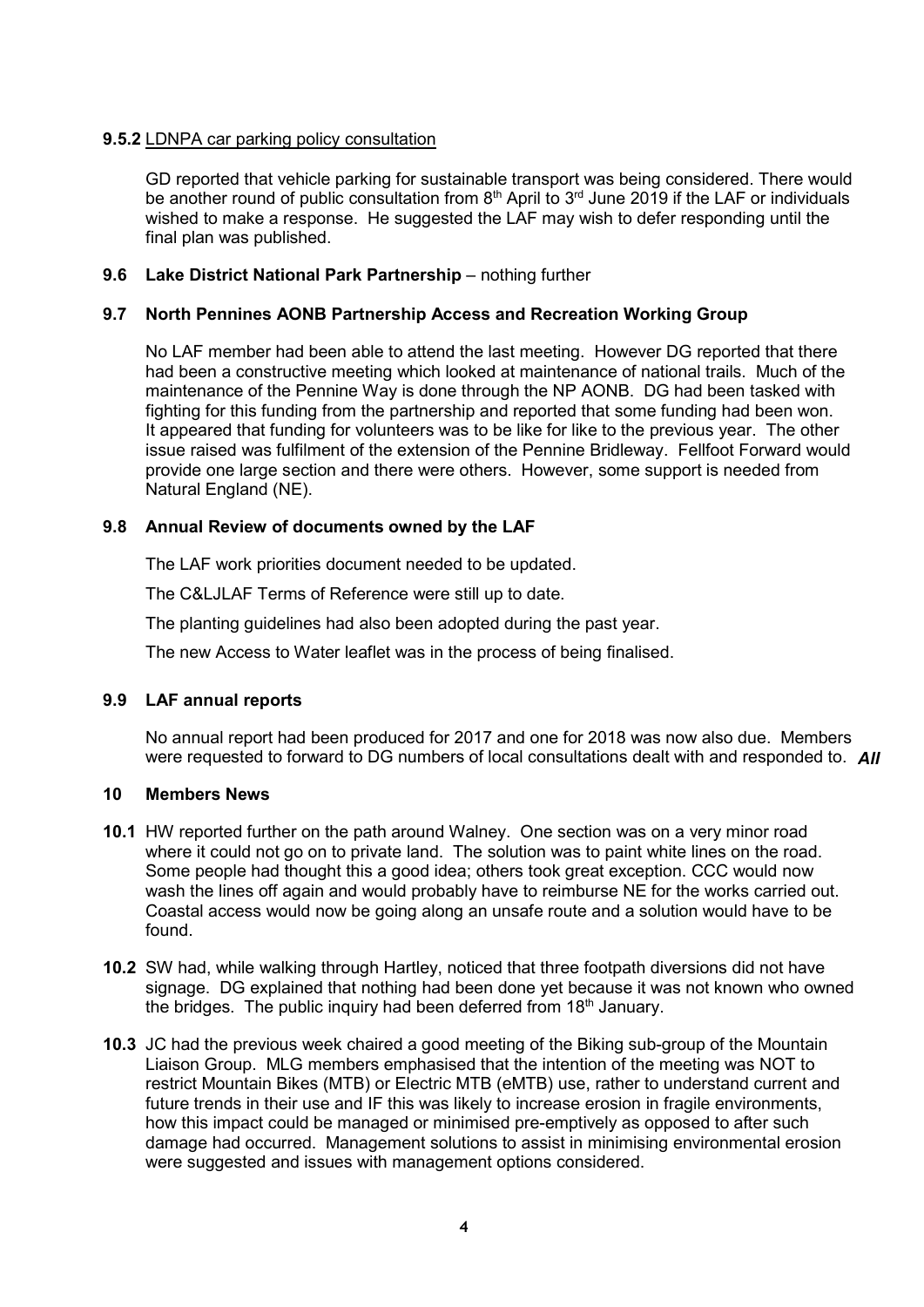### 11 News from National and Regional Access Bodies

- 11.1 National LAF Conference nothing further to report
- 11.2 NW Regional LAF The meeting in November had again considered the question of NE support to LAFs and railway crossing closures. Following the meeting the chair had written a letter to Network Rail.
- 11.3 Highways England A66 upgrade (Penrith to Scotch Corner)

CE had not heard anything since the September meeting and found this slightly surprising. They would soon need to make decisions.

Looking back on the High Newton bypass, DP asked if the closures of ROW were being looked at. CE replied that they were, but would ensure that this was the case. DP advised the LAF should be prepared for some to be closed as the more sensible suggestion.

### 12 Coastal Access update

 DG reported that from May NE staff would be carrying out an environmental assessment on Stretch5, Silecroft to Silverdale.

CCC, LDNP and Copeland BC were looking into bridge crossings over the River Irt, River Esk and 'bridge' the gaps in the England Coast Path. There was also a lot of local support, especially for the Esk crossing.

Stretch 3 was still awaiting approval.

At present they were focussing on Stretch 5, looking into the alignment of the route prior to the publication of the report.

DG had been speaking to David Hunter, Deputy Head of Land Use at DEFRA. Post the conversation David Hunter had invited himself to Cumbria to see firsthand some of the issues faced when creating a new National Trail.

On behalf of Jim McQueen, SW asked if there was any progress on the Arnside Viaduct. DG reported that CCC members were in favour of the coastal path going up the Kent.

## 13 Authority Work Programme Updates

#### 13.1 Cumbria County Council – Countryside Access Team

Flood recovery – The RPA flood funding is now fully committed and the claim is due to go to the RPA by the end of February.

ROWIP – going well, £62k funding is committed. The Lancaster Canal project has been held up in the Kendal area by issues out of their direct control. The Canal and River Trust are to support the Sport England funding for further improvements to access in the Crooklands area.

PROW cyclic survey programme – ongoing.

National Trail Maintenance Programme – works are being carried out on a number of Hadrian's Wall path bridges, funded by the Hadrian's Wall Trail Partnership. Access has been improved at Dufton on the Pennine Way by surface improvements and new gates, achieved with a mix of funding from the Pennine Way Partnership and Friends of the North Pennines.